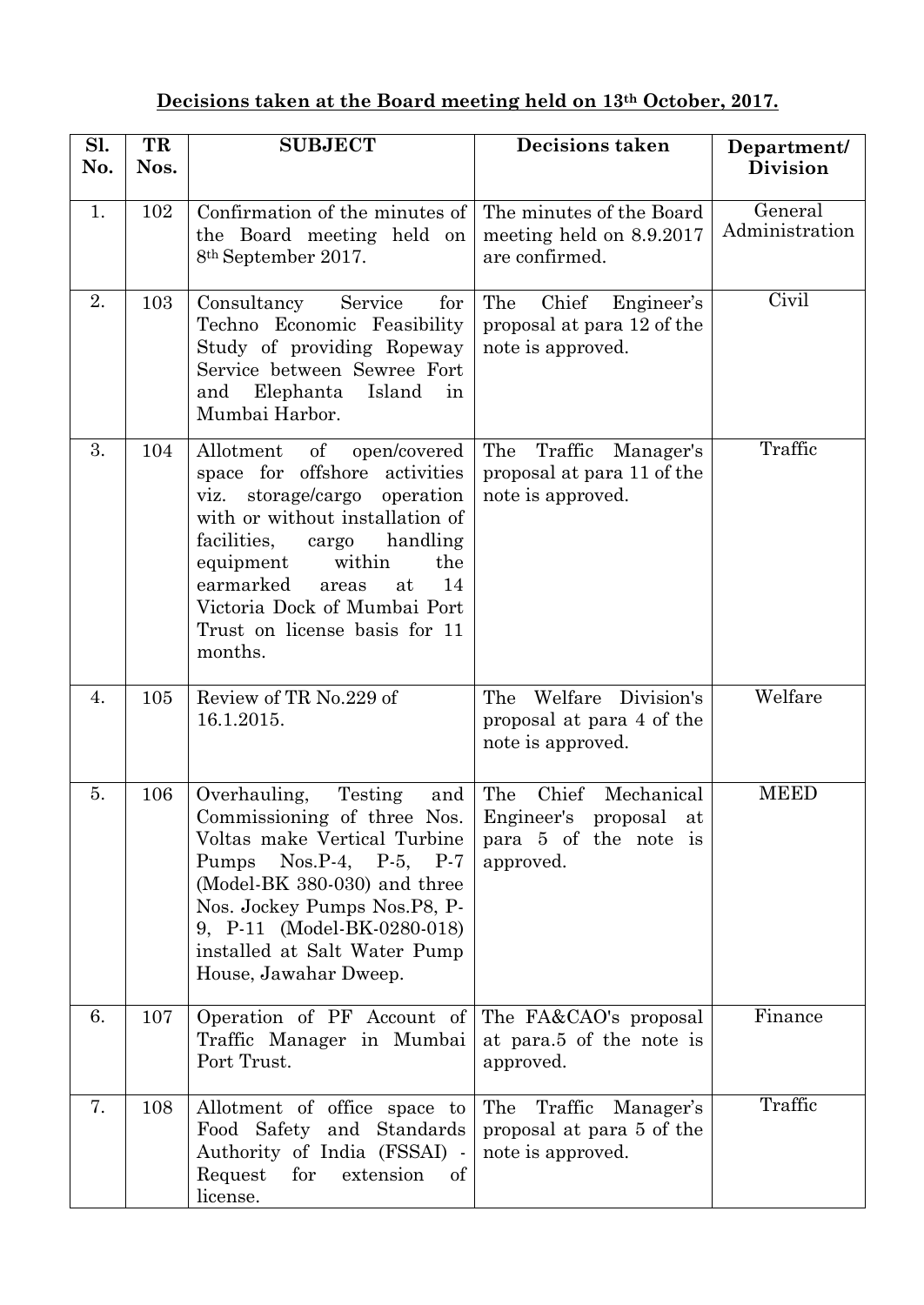| Sl.<br>No. | TR<br>Nos. | <b>SUBJECT</b>                                                                                                                                                                                                  | Decisions taken                                                                                                                                                                                                                                                               | Department/<br><b>Division</b> |
|------------|------------|-----------------------------------------------------------------------------------------------------------------------------------------------------------------------------------------------------------------|-------------------------------------------------------------------------------------------------------------------------------------------------------------------------------------------------------------------------------------------------------------------------------|--------------------------------|
| 8.         | 109        | Extended free days for levy of<br>demurrage on import cargo<br>and Licence (storage) fees on<br>containers.                                                                                                     | The<br>Traffic<br>Manager's<br>proposal at para 9 of the<br>note is approved.                                                                                                                                                                                                 | Traffic                        |
| 9.         | 110        | Grant of License to port users<br>for deployment of 4 Nos. of<br>owned/hired floating cranes at<br>Port Lighterage Area (PLA) in<br>Mumbai Port water limits for a<br>period of 10 years for handling<br>cargo. | The<br>Traffic<br>Manager's<br>proposal at para 4 of the<br>note is approved.                                                                                                                                                                                                 | Traffic                        |
| 10.        | 111        | Integrity index development<br>project for Mumbai Port Trust.                                                                                                                                                   | Approval is accorded to<br>Questionnaire<br>the<br>forwarded by the CVC<br>and to hoist the same on<br>MbPT's website.                                                                                                                                                        | General<br>Administration      |
| 11.        | 112        | Allotment of Space in North<br><sub>of</sub><br>Portion<br>12B/13B<br>and<br>for<br>Electric<br>Connection<br>carrying out washing of export<br>vehicles<br>Fiat<br>India<br>to<br>Automobile Private Ltd.      | The<br>Traffic Manager's<br>proposal at para 7 of the<br>note is approved.                                                                                                                                                                                                    | Traffic                        |
| 12.        | 113        | of<br>lentils<br>red<br>Storage<br>imported<br>by<br>consignment<br>MMTC, till December 2017 on<br>concessional charges.                                                                                        | The<br>Traffic<br>Manager's<br>proposal at para 11 of the<br>note is approved.                                                                                                                                                                                                | Traffic                        |
| 13.        | 114        | Tender $No.126/2017 - Project$<br>Management<br>Consultancy<br>Services for development of<br>proposed New Fish Jetty near<br>Clark Basin, Mumbai.                                                              | The<br>Chief<br>Engineer's<br>proposal at para 5 of the<br>note<br>approved<br>is<br>in-principle. CE to make<br>budget<br>necessary<br>provision.                                                                                                                            | Civil                          |
| 14.        | 115        | Providing illumination in the<br>outlying areas of Mumbai Port<br>from Mallet Bunder to Wadala.                                                                                                                 | 1. The Chief Mechanical<br>Engineer's proposal at<br>para 7 of the note is<br>approved.<br>The IEM's request to<br>2.<br>review the need for<br><sub>of</sub><br>inclusion<br>3%<br>contingency and<br>7%<br>S&O<br>charges<br>in<br>Estimates<br>for<br>executing the Port's | <b>MEED</b>                    |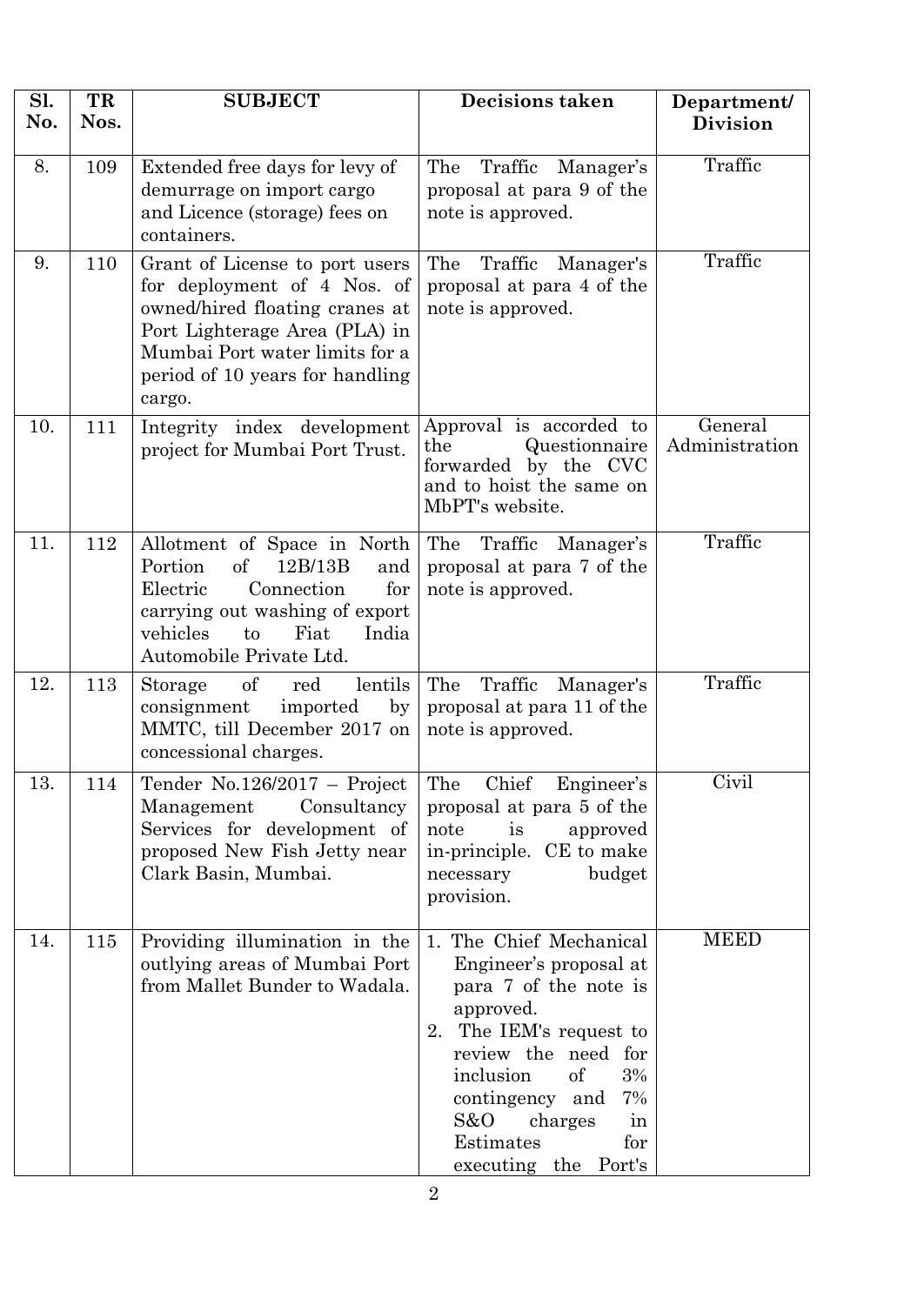| Sl.<br>No. | TR<br>Nos. | <b>SUBJECT</b>                                                                                                                                                                                                                                                                                      | Decisions taken                                                                                                                                                                                                                                 | Department/<br><b>Division</b> |
|------------|------------|-----------------------------------------------------------------------------------------------------------------------------------------------------------------------------------------------------------------------------------------------------------------------------------------------------|-------------------------------------------------------------------------------------------------------------------------------------------------------------------------------------------------------------------------------------------------|--------------------------------|
|            |            |                                                                                                                                                                                                                                                                                                     | projects may be taken<br>up with IPA for advice<br>adoption<br>and<br>of<br>procedure<br>common<br>across the ports.                                                                                                                            |                                |
| 15.        | 116        | P6/Online<br>Tender<br>No.<br>Advt.15/2017 - Acceptance of<br>price bid for online tender for<br>Rate Contract for supply of<br>pharmaceuticals to Mumbai<br>Port Trust hospital for a period<br>of two years.                                                                                      | Chief<br>The<br>Medical<br>Officer's proposal at para<br>7 of the note is approved.                                                                                                                                                             | Medical                        |
| 16.        | 117        | Purchase of Beds (Semi fowler<br>$bed = 20$ Nos. Fowler $bed = 50$<br>Nos., I.C.U. Bed = 10 Nos.,<br>and ICU bed with 2 cylinder<br>cage = $5$ Nos.). = $85$ Nos. for<br>use in Port Trust Hospital.                                                                                                | The<br>Chief<br>Medical<br>Officer's proposal at para<br>4 of the note is approved.                                                                                                                                                             | Medical                        |
| 17.        | 118        | Relaxation in Pre-qualification<br>criteria<br>(PQC)<br>to<br>re-invite<br>online tender for rate contract<br>for supply of Pharmaceuticals<br>to Mumbai Port Trust hospital<br>for a period of two years.                                                                                          | Chief<br>The<br>Medical<br>Officer's proposal at para<br>4 of the note is approved.                                                                                                                                                             | Medical                        |
| 18.        | 119        | Tender No.<br>CMO-<br>Online<br>61/2017 for empanelment of<br>Private Hospitals /Diagnostic<br>Centers for the Rate Contract<br>Secondary Care<br>to provide<br>Treatment<br>and<br>Super<br>Specialty<br>Treatment<br>to<br>Mumbai<br>Port<br>Trust<br>beneficiaries for a period of<br>two years. | Chief Medical<br>1. The<br>Officer's proposal at<br>para 6 of the note is<br>approved.<br>The<br>Chief<br>Medical<br>2.<br>Officer to frame the<br>guidelines<br>for<br>referring the patients<br>to Private Hospitals /<br>Diagnostic Centres. | Medical                        |
| 19.        | 120        | Proposal for implementation of<br>Hospital<br>Management<br>Information<br>System-(HMIS)<br>and<br>consultant<br>(Project)<br>Specialist).                                                                                                                                                          | Chief<br>The<br>Medical<br>Officer's proposal at para<br>7 of the note is approved.                                                                                                                                                             | Medical                        |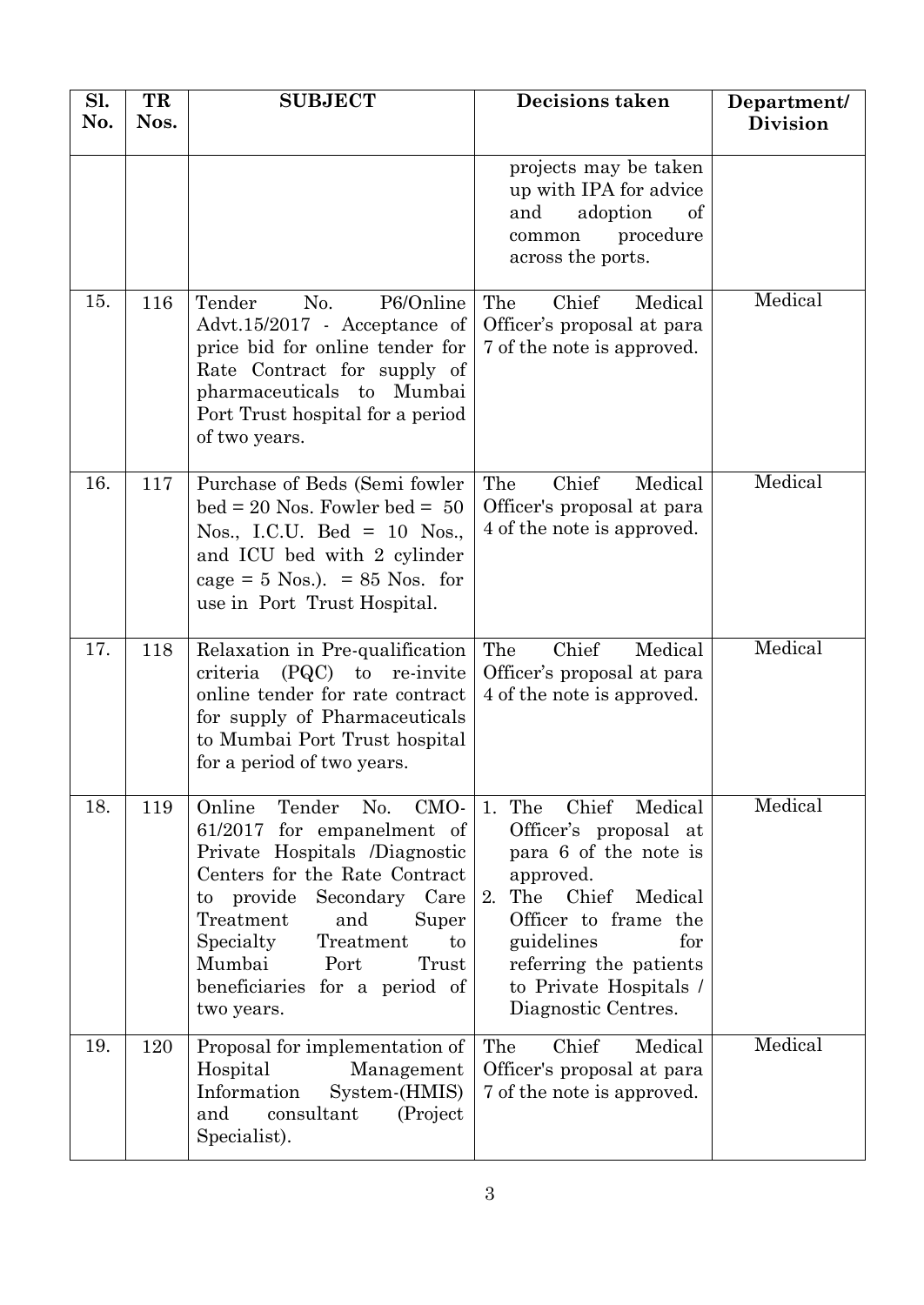| Sl.<br>No. | TR<br>Nos. | <b>SUBJECT</b>                                                                                                                                                                       | <b>Decisions taken</b>                                                                                                                                                                                                                                                                                                                                                                                                                                                                          | Department/<br><b>Division</b> |
|------------|------------|--------------------------------------------------------------------------------------------------------------------------------------------------------------------------------------|-------------------------------------------------------------------------------------------------------------------------------------------------------------------------------------------------------------------------------------------------------------------------------------------------------------------------------------------------------------------------------------------------------------------------------------------------------------------------------------------------|--------------------------------|
| 20.        | 121        | Hiring of vehicles for the use of<br>departments<br>various<br>$\left  \right $<br>Mumbai Port Trust for a<br>period of three years.<br>01/2017<br>Tender No.GAD<br>online e-tender. | The Tender Committee's<br>recommendations at para<br>3 of the note is approved.                                                                                                                                                                                                                                                                                                                                                                                                                 | General<br>Administration      |
| 21.        | 122        | <sub>of</sub><br>Commercial<br>Utilization<br>Mumbai<br><b>Buildings</b><br>Port<br>Sassoon<br>situated<br>at<br>Dock,<br>Colaba, Mumbai - Termination<br>of contract.               | As<br>requested<br>$_{\rm by}$<br>Impresario<br>Entertainment<br>&<br>Hospitality Pvt.<br>Ltd.,<br>extension<br>upto<br>$15.11.2017$ is granted for<br>making<br>the<br>payment<br>with interest due.<br>In<br>case the said payment is<br>not made by the due<br>the<br>Chief<br>date,<br>Engineer's proposal<br>at<br>para 8 of the note is<br>approved.                                                                                                                                      | Civil                          |
| 22.        | 123        | Audit<br>Annual<br>Report<br>on<br>Accounts, 2016-2017.                                                                                                                              | The Annual<br>Accounts,<br>$2016-17$ as certified by<br>the Principal Director of<br>Ex-Officio<br>Audit<br>$\&$<br>Member, Audit Board-I,<br>Mumbai, together with<br>Audit<br>Report<br>thereon<br>forwarded<br>$_{\rm by}$<br>the<br>Comptroller & Auditor<br>General of India under<br>$103(1)$ of the<br>Section<br>Major Port Trusts Act,<br>1963 as well as Action<br>Taken Note thereon for<br>submission<br>to<br>the<br>Government<br>under<br>ibid<br>Section 104<br>is<br>approved. | Finance                        |
| 23.        | 124        | R <sub>O</sub><br>$\mathrm{of}$<br>PAX,<br>Development<br>Domestic<br>Cruise<br>Terminal,<br>Marina and Traffic Evacuation<br>Plan in Mumbai Port.                                   | Engineer's<br>The<br>Chief<br>proposal at para 4 of the<br>note is approved.                                                                                                                                                                                                                                                                                                                                                                                                                    | Civil                          |
| 24.        | 125        | of retirement<br>Enhancement<br>superannuation<br>of<br>on<br>age<br>doctors of Mumbai Port Trusts<br>from<br>60<br>65<br>to<br>years-<br>Amendment to Digest of Pay                 | The<br>proposed<br>amendment to Article 44<br>of the Digest of Pay and<br>Allowances, Leave and<br>Pension Rules as set out<br>at Annexure II, under                                                                                                                                                                                                                                                                                                                                            | HR (GAD)                       |